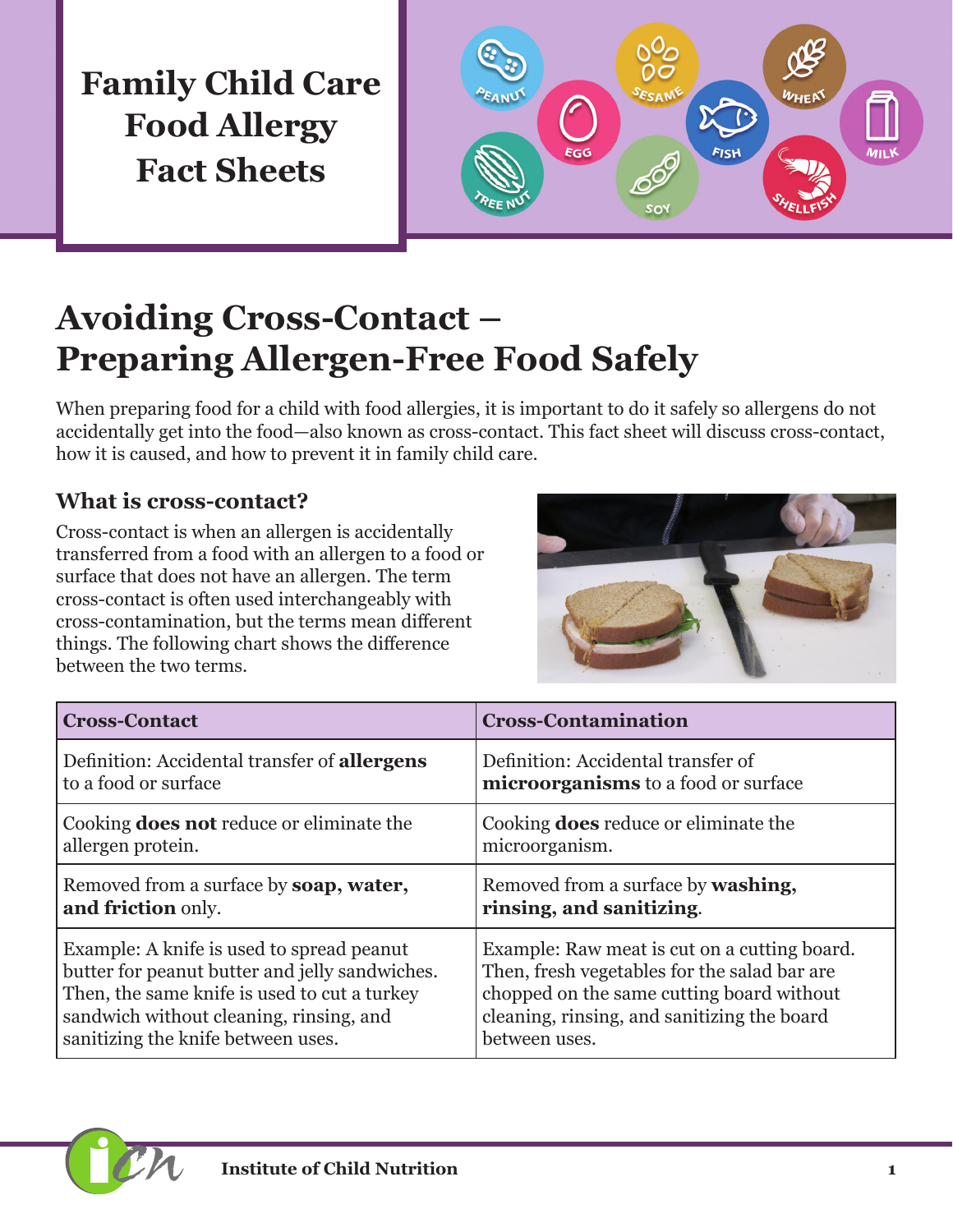#### **What are possible sources of cross-contact?**

Cross-contact can happen during any part of handling food from buying through serving. Care must be taken to keep allergen-free food away from foods that contain allergens. The following are some possible sources of cross-contact.

- Food mixing during preparation
- Insufficient handwashing allowing allergens to remain on hands
- Insufficient cleaning allowing allergens to remain on food contact surfaces such as counters
- Shared equipment, utensils, and cutting boards not being cleaned properly between uses
- Cooking food splattering into an allergen-free food
- Steam from cooking getting into an allergen-free food
- Family style dining where a child accidentally uses a utensil for multiple foods

### **What are ways to avoid cross-contact?**

Storing, preparing, and serving food in a way that prevents cross-contact can reduce the risk of exposing a child to a food allergen. The following are ways family child care providers can prevent cross-contact.

#### **Storage**

• Have shelves in the dry storage, refrigerator, and freezer that are only for allergen-free foods. Best practice is to use the top shelf so nothing can fall on the food (for example, wheat flour falling on brown rice flour).

#### **Preparation**

- Wash hands before preparing allergy-free foods.
- Wear single-use gloves.
- Use a clean apron, potholders, and oven mitts when preparing allergy-free foods to prevent cross-contact.
- Wash all utensils, equipment, and food contact surfaces before and after each use with hot, soapy water making sure to scrub, then rinse and sanitize them.
- Prepare food items that do not contain allergens first. Cover, label, and store the allergy-free items separately.
- Designate an allergy-free zone in the kitchen if possible. When working with multiple food allergies, set up procedures to prevent cross-contact within the allergy-free zone.

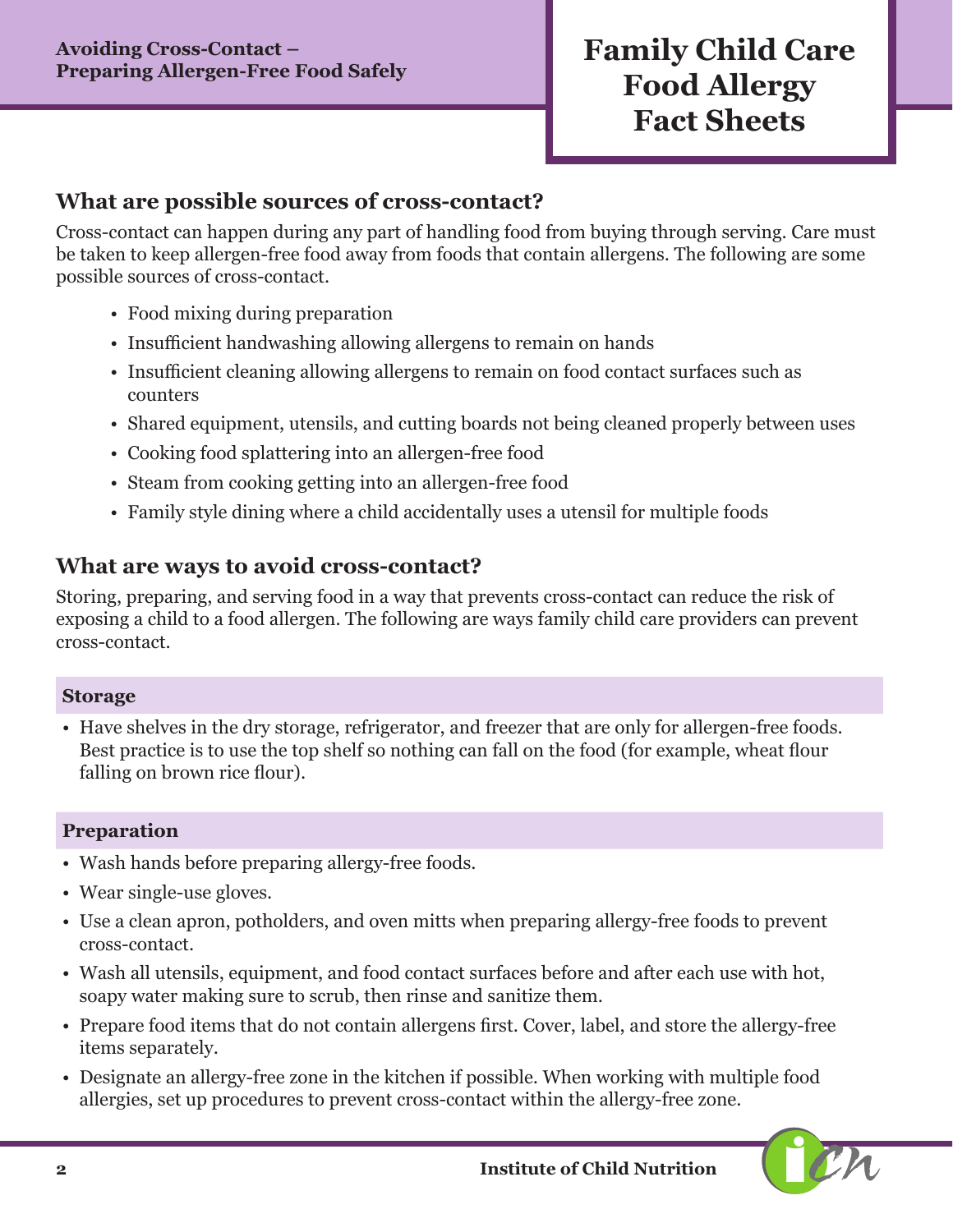### **Serving**

- Have children wash their hands before and after each meal.
- Serve the child with food allergies first, if possible.
- Take extra care with serving utensils and serving containers to prevent cross-contact. An adult should always be present during meals.
- Do not allow children to share food or eating utensils.
- Do not allow children to take food or beverages away from the table.

Family child care providers should think through their foodservice process and add ways to prevent cross-contact.

# **What if meals are served family style?**

Cross-contact is possible during family style meal service. Take steps to ensure a child with allergies cannot access foods that can cause allergic reactions. For infants, position high chairs far enough apart so that one child cannot touch the tray of another child. For toddlers and preschoolers, seat children with allergies next to an adult to allow supervision during the meal. It is also helpful to seat the child at the head of the table where it is more difficult to reach the communal bowls. Label all allergy-safe foods and have the allergic child take the foods they can eat from the regular menu before all other children to prevent cross-contact.



## **Are there ways other than meals or snacks that a child could be exposed to a food allergen?**

Items for art projects or crafts can sometimes contain food allergens, for example, play dough contains wheat. Food allergens may also be present in some household products like soaps and lotions. It is important to read labels for allergens and prevent a child with allergies from being exposed to any products that contain allergens. Foods for parties or rewards could also contain an allergen. Anyone entering the family child care could bring food that contains the allergen or have the allergen on their hands. Determine what policies need to be in place to help avoid exposure to food allergens.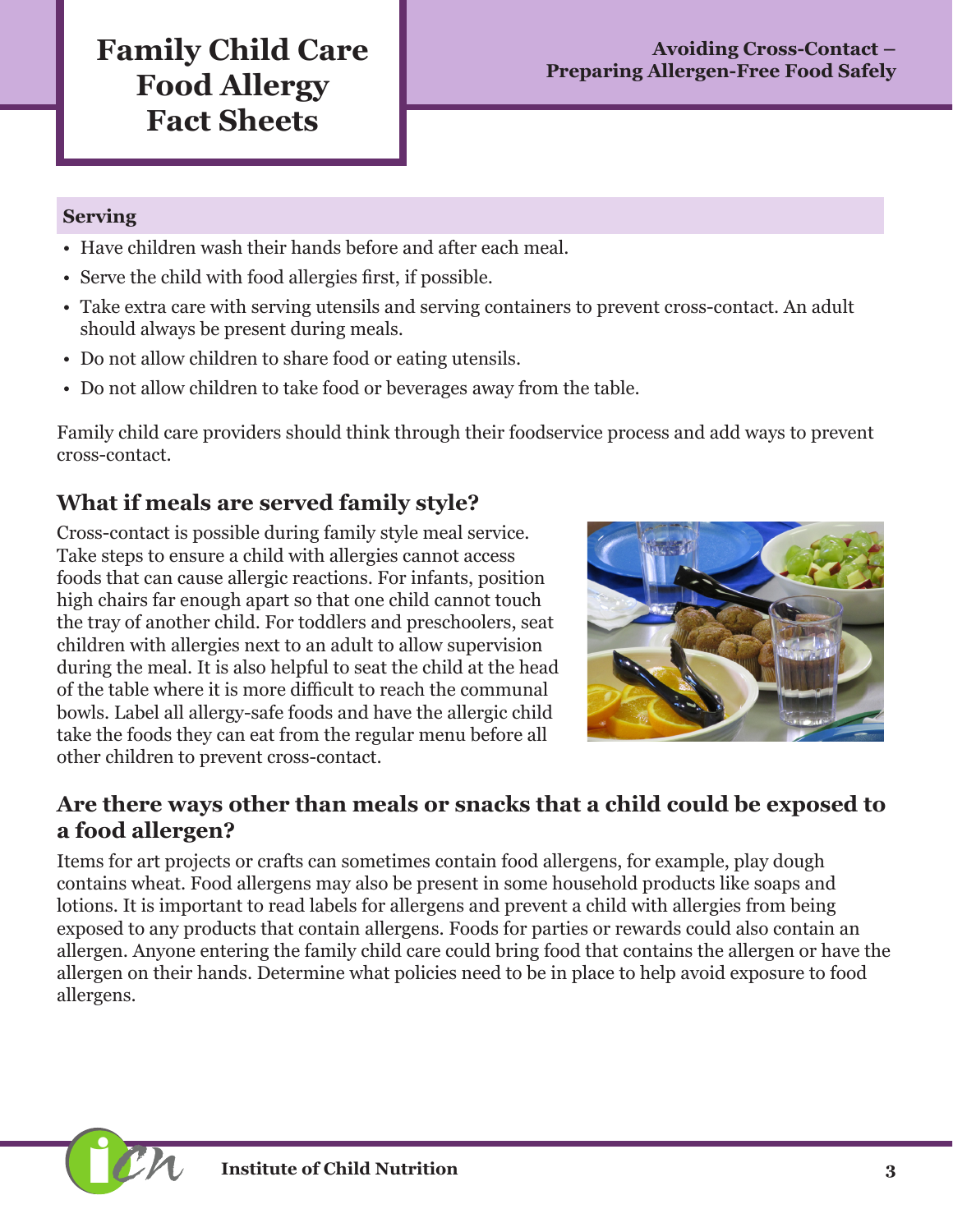### **References**

- Centers for Disease Control and Prevention. (2013). *Voluntary guidelines for managing food allergies in schools and early care and education programs.*  https://www.cdc.gov/healthyschools/foodallergies/index.htm
- Food Allergy Research & Education. (2020). *Your food allergy field guide.* https://www.foodallergy.org/resources/field-guide-english
- Institute of Child Nutrition. (2016, December). *Serving safe food to students with food allergies (Sample SOP)*. https://www.theicn.org/foodsafety
- National Institute of Allergy and Infectious Diseases. (2018, October 19). *Guidelines for the diagnosis and management of food allergy frequently asked questions.* https://www.niaid.nih.gov/diseases-conditions/food-allergy-guidelines-faq
- National Academies of Sciences, Engineering, and Medicine. (2017). *Finding a path to safety in food allergy: Assessment of the global burden, causes, prevention, management, and public policy.* Washington, DC: The National Academies Press. doi: 10.17226/23658.
- U.S. Department of Agriculture, Food and Nutrition Service. (2017, June 22). *Modifications to accommodate disabilities in the Child and Adult Care Food Program and Summer Food Service Program.*

https://www.fns.usda.gov/modifications-accommodate-disabilities-cacfp-and-sfsp

- U.S. Food and Drug Administration. (2019, December 13). *Food code 2017.*  https://www.fda.gov/food/fda-food-code/food-code-2017
- U.S. Food and Drug Administration. (2021, May 5). *Food allergies*. https://www.fda.gov/food/food-labeling-nutrition/food-allergies

### **For More Information**

Food Allergy Research & Education www.foodallergy.org

Institute of Child Nutrition www.theicn.org/foodsafety

U.S. Food and Drug Administration *Food Allergens* www.fda.gov/food/food-labeling-nutrition/food-allergies